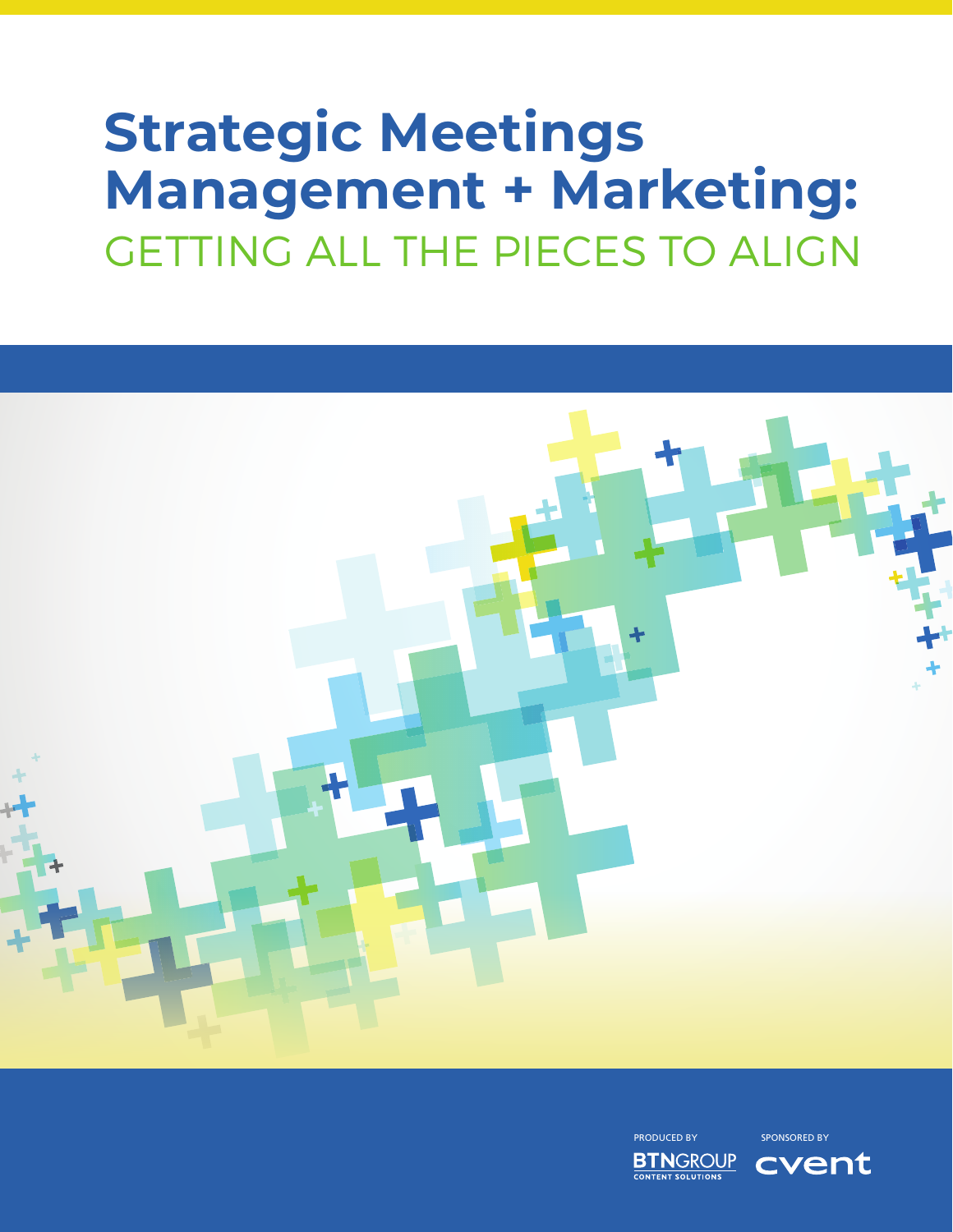

While strategic meetings management programs<br>typically roll out in corporations to improve<br>procurement and savings, often they operate of<br>maximum and savings often they operate of typically roll out in corporations to improve procurement and savings, often they operate outside marketing. A recent study conducted by Cvent on SMM program and marketing best practices found that while 80 percent of travel managers/SMM program leaders said it's "very valuable" to collaborate with marketing, less than 50 percent said they often work with marketing. A closer look at the goals of SMM and marketing can reveal more commonality than differences. Whether such teams should operate under the same umbrella, or simply align processes and practices, there are benefits to gain, as highlighted in this white paper. But stakeholders must understand the goals, language and overall objectives of both functions.



Hear meeting and event and marketing professionals discuss ways that SMM and Marketing should align on a webinar accessible through Sept. 18, 2020, at **http://bit.ly/SMMandMarketing**.

### **Why SMM is Important**

**It adds value to the business.** An SMM Program, designed with several business leaders, will impact the company's goals of improved revenue, education, motivation and communication. Driving factors are often cost savings, leveraging spending, visibility to total spend, risk mitigation, consistency and efficiency. The face-to-face channel is a critical component to a multi-pronged marketing strategy, which also may include webinars, social media, advertising, training, etc.

**It increases the value for meeting stakeholders and participants.** These are two key performance indicators to measure a meeting's impact, sometimes known as the return on investment (ROI), return on objective (ROO), or return on engagement (ROE). An SMM program can measure and report on all these drivers consistently across meeting types. When SMM works to increase registrations and attendance at events, that works to reduce the marketing cost per attendee ratios.

**It improves service and operations.** There is significant duplication of effort across meeting types, divisions and regions. Successful meetings management streamlines workflows and prioritizes the end-user experience.

**It generates savings and reinvestment opportunities.** Even a rudimentary SMM process can reduce costs by as much as 20 percent. Many companies calculate savings as a reduction to bottom-line budgets while some reinvest or optimize spend.

**It allows planner stakeholders to focus on content.** Delivering a quality meeting with the right branding and content in the right environment and without distractions from mishandled or arduous logistics contributes to individual meeting ROI. A fully established meetings management program may also integrate with training, HR and customer relationship management initiatives to track longer-term outcomes for meetings ROI.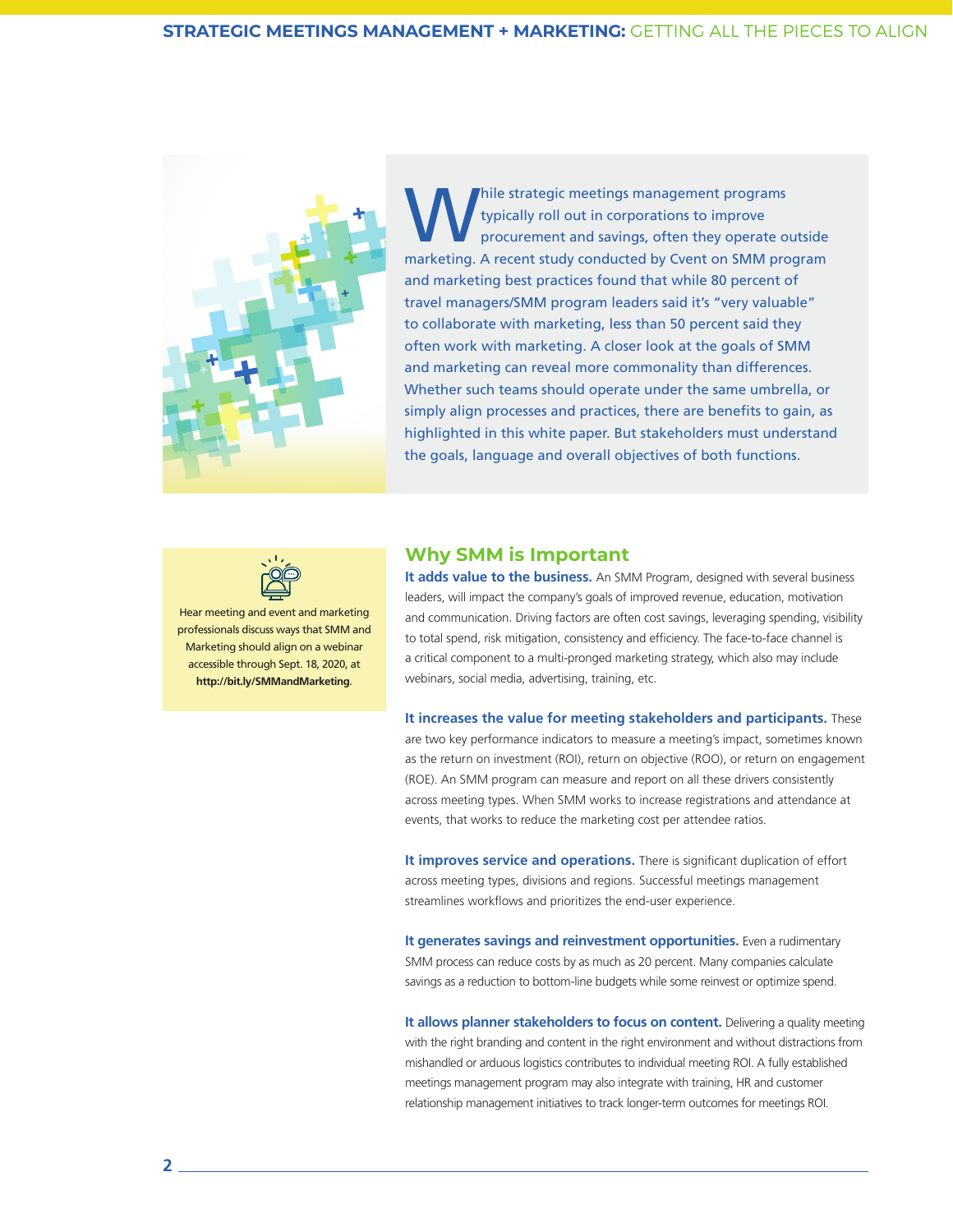

travel managers/SMM program leaders who feel it is very valuable to collaborate with marketing departments.



travel managers/SMM program leaders who work often with marketing departments.

#### **It helps reduce overall risk to the organization.**

Meetings management will reduce risk exposure in five areas.

- **1. Contractual/legal/regulatory:** Meetings management provides the pre-event visibility needed to ensure compliance.
- **2. Financial:** Use results-based financial data on meetings and events spend, volume and impact to drive decisions on the company's omnichannel and multichannel goals.
- **3. Business operations:** Develop efficient and cost-effective operational plans to support meetings, conferences and events.
- **4. Reputational:** Ensure integrity- based sourcing and planning for meetings and events to avoid poor public perception.
- **5. Market:** Ensure that participant experiences are exceptional and the time spent was valuable to them and aligned with corporate goals, mission and vision.

## **Why Marketing Should Be Part of SMM**

**What's in it for marketing:** A marketing team is interested in more touch points and interactions to drive messaging, leads, revenue and customer satisfaction. SMM programs can help via standardized processes and automation, workflow and visibility, efficiency, negotiating venue contracts, payments and budget reconciliation, virtual meetings, innovative apps and, most important, showing the return on engagement particularly in the area of face-to-face events.

"Event success is defined by ROMI or the return on marketing investment," said Kimberly Scott, senior regional marketing manager for Illumina, on a recent BTN Group webinar sponsored by Cvent. "That is how your marketing colleagues will measure their success." A 2018 Oxford Economics and Events Industry Council study, she added, found that \$325 billion in direct spend on meetings in the United States generated \$845 billion in sales. "To a marketeer, those events generated 2.6 times ROMI—which is a really great number."

Meetings terms might need to be converted to marketing terms. "When we led with SMM and sourcing, the marketing team wouldn't even talk to us," said Amanda Young, Global Event Operations—Strategy Leader, General Electric. "But when we led with the end result—how this would help them achieve their objectives, they paid attention."

Marketing and SMM goals are "really all about helping a business achieve it's goals," said Julie Haddix, director of Enterprise Marketing for Cvent. Key is learning how to translate those terms into the language or metrics that all understand. And, added Scott, it is critical that teams define terms across all stakeholders in an organization. "Definitions are really important as how each department or individual defines terms can be very different."

According to Kari Wendel, vice president, Strategic Customer Organization, CWT Meetings & Events, marketing historically pushed back harder as procurement got more involved. Recently, "I'm definitely seeing across our client base that marketing events—and the marketing departments—are seeing the value," she said. "SMM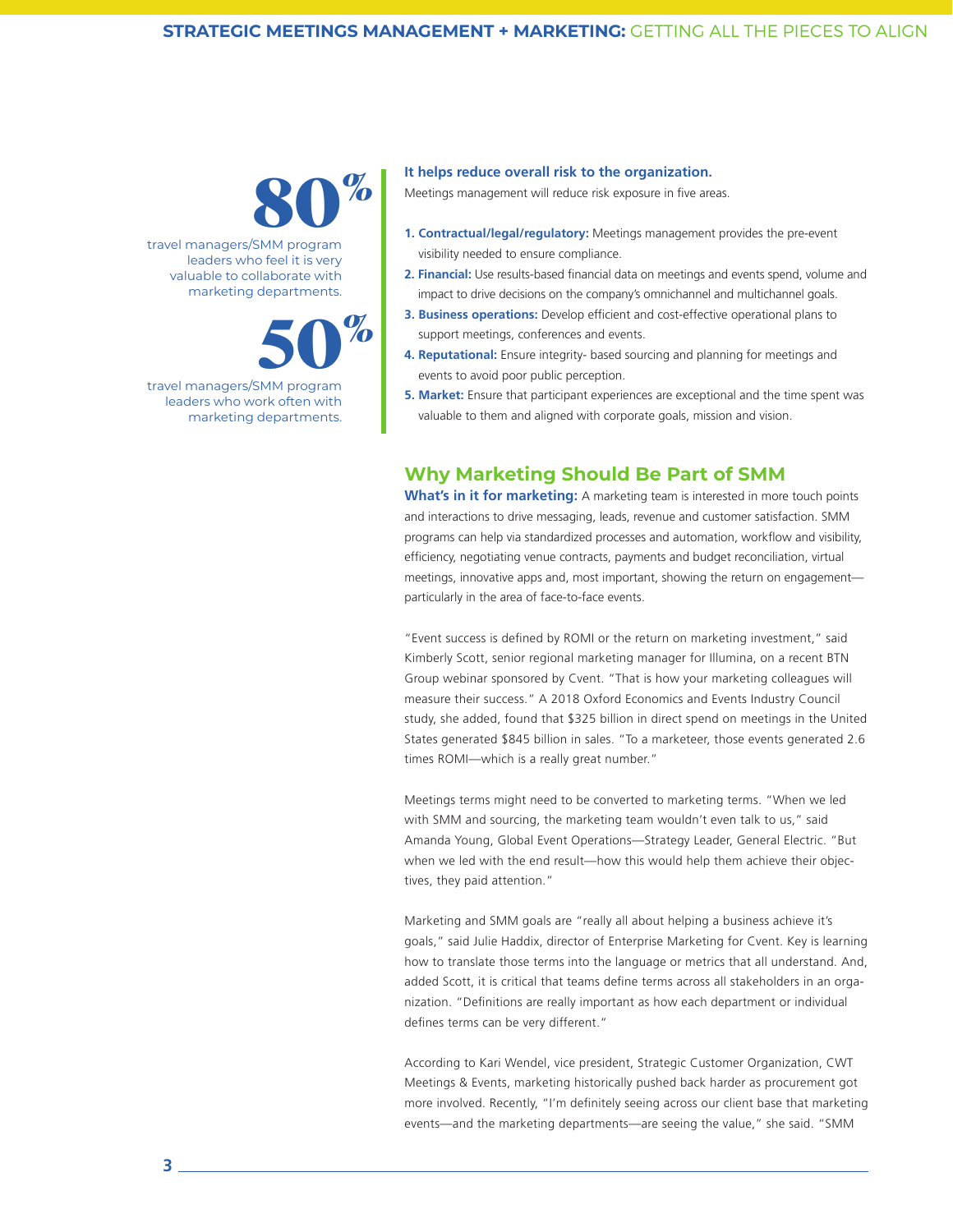"When marketing becomes a true constituent in an SMM program, the bar moves higher for service excellence and for more advanced meeting professionals to really meet the needs of those marketing teams," says Kari Wendell, of CWT Meetings and Events.

programs have generated a good internal track record and high credibility. I've seen marketing departments come voluntarily to the discussion, saying, 'Okay, there are whole lot of pieces, transactionally and logistically, of our meetings that we would love to not have to do so we can focus more on content and the right delivery.'"

**What's in it for planning departments:** From product launches and large sales meetings to regional training sessions, marketing divisions hold both high- and low-profile meetings. Higher-profile events may be fully or partially outsourced to third parties and may be among the best managed meetings in the company. In addition to looking for ways to leverage meetings spend with these events, planning departments can review their planning processes policies for best practices. "When marketing becomes a true constituent in an SMM program, the bar moves higher for service excellence and for more advanced meeting professionals to really meet the needs of those marketing teams," says Wendell. Acknowledging what each has to offer the other will ease SMM buy-in for these two teams or departments.

That has been the case at Autodesk, according to Gigi Gleason, senior manager, Global Strategic Meetings, Workplace & Travel. The five-year SMM program journey started with small meetings. As the team, process and technology proved value to stakeholders, the responsibilities expanded to not only small and midsize meetings but regional customer events in North America, EMEA and APAC, 1,000-person user conferences, sales kickoffs and regional meetings, and incentive programs.

## **The Value of Data**

Autodesk's SMM team worked hard to understand stakeholder needs for each meeting and create a reliable process that could scale. A project to identify the best locales to hold "premier meetings, to bring those events closer to customers," Gleason said, required a deep dive on all customer and meeting data over two years.

Meetings management technology creates a central data repository for meetings activities that not only standardizes work-flow, but gathers data useful to both marketing and planning departments. Tech providers are working on end-to-end solutions that can accommodate both simple, self-service meetings and ultra large and complex user conferences and citywide conventions. These planning tools and apps enhance and extend the participant experience to span the pre-event, on-site and post-event periods.

Newer meeting technology tools, whether for mobile, onsite attendee management or other data capture tools, provide event managers with the ability to analyze and strategize based on that data, according to consultants and event managers. Event managers today are using data to inform decisions on food and beverage, agendas and break/meal times and amounts, and room layouts like never before. Beyond basic lead retrieval, sophisticated technology can provider marketers and SMM with precise details on attendee movement within a conference or exhibition and provide valuable insights to help justify changes for future events, better leverage on new contracts and build the ROI, ROE or ROMI of your event.

Data from mobile apps has grown in importance, especially regarding attendee engagement and direct, real-time feedback. Some companies integrate meetings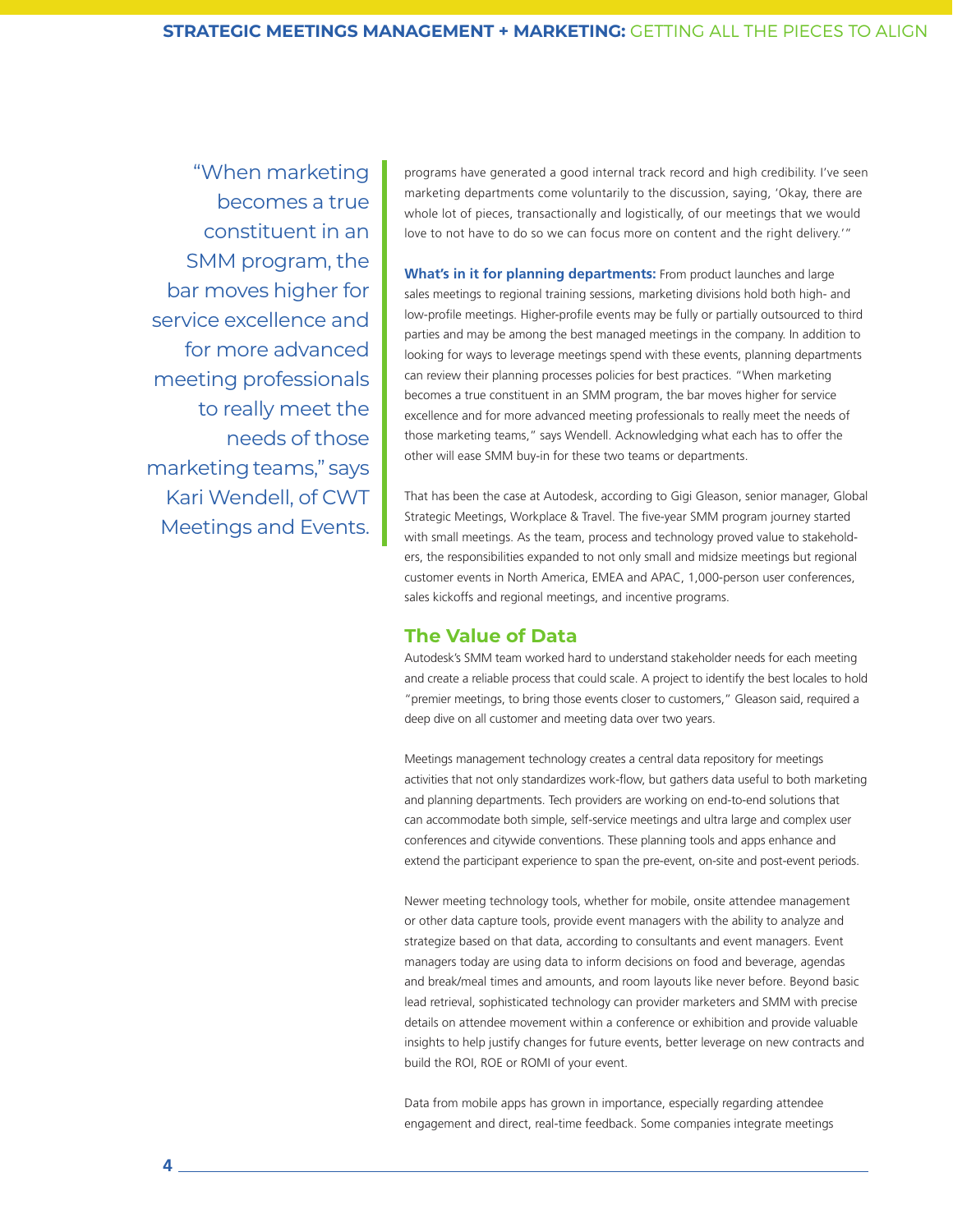tools, particularly meetings apps, with customer relationship management tools to track follow-up from client-facing events and longer-term business opportunities and conversions to better quantify ROI. Increasingly, meeting tech is also integrated with leading marketing platforms so data can seemlessly flow without manual entries.

Virtual/digital technology options such as webinars, real-time and perpetual-collaboration technologies that fit into today's virtual and hybrid meeting delivery approach are other sources of attendee engagement that can generate useful data. "A couple of years ago, I did a study with a financial services client, using a [mobile] meetings app," noted Debi Scholar, SMM coach and global category lead-travel, for Teva Pharmaceuticals.

"Over the course of several months, we were able to identify the clients who participated in one meeting or multiple meetings, who downloaded available presentations, etc. What we found was that [the ones who participated more] actually produced more revenue for the company. That's the type of data that we want to get," Scholar said. "You want to bring all your marketing tools together. You can find out when were they in the room, when were they on a virtual meeting, whatever delivery method we choose, how are they getting the content, how many meetings did they go to or shows did they go to. Then, how can you use that data to show if they attended once, if they attended twice, if they attended three times; how much did they interact within the meeting app; how many documents did they download. Then, as a result, did they actually buy something? That really shows not only the return on investment but also return on engagement."

#### **Common marketing questions companies want to answer with data:**

- **1. Sales or Revenue generation:** Did you sell more as a result of that event? Did the attendees who were more engaged at the event buy more from a company?
- **2. Lead generation:** How many new leads were produced? How many existing leads were nurtured along a sales path? How much did it cost to acquire or nurture those leads?
- **3. Raising brand awareness:** Was the brand effective in building brand perception? "You can start to look at analytics around social media and around Instagram posts related to your brand, around activation and [if they] actually shared it on social media with followers."
- **4. Attendee Engagement and/or Satisfaction:** How engaged were attendees in attending sessions, meeting with partners or attending events? How satisfied are they, from survey results, Net Promoter Scores or other metrics your team deems are best to identify desired objectives?
- **5. Learning:** Did attendees learn what we were trying to teach them? You can determine this by "scoring them, testing them, checking their knowledge."
- **6. Networking:** Did people connect at the event? "How many LinkedIn connections were made from people in that room? Did people make connections that led to new business?"

**5**